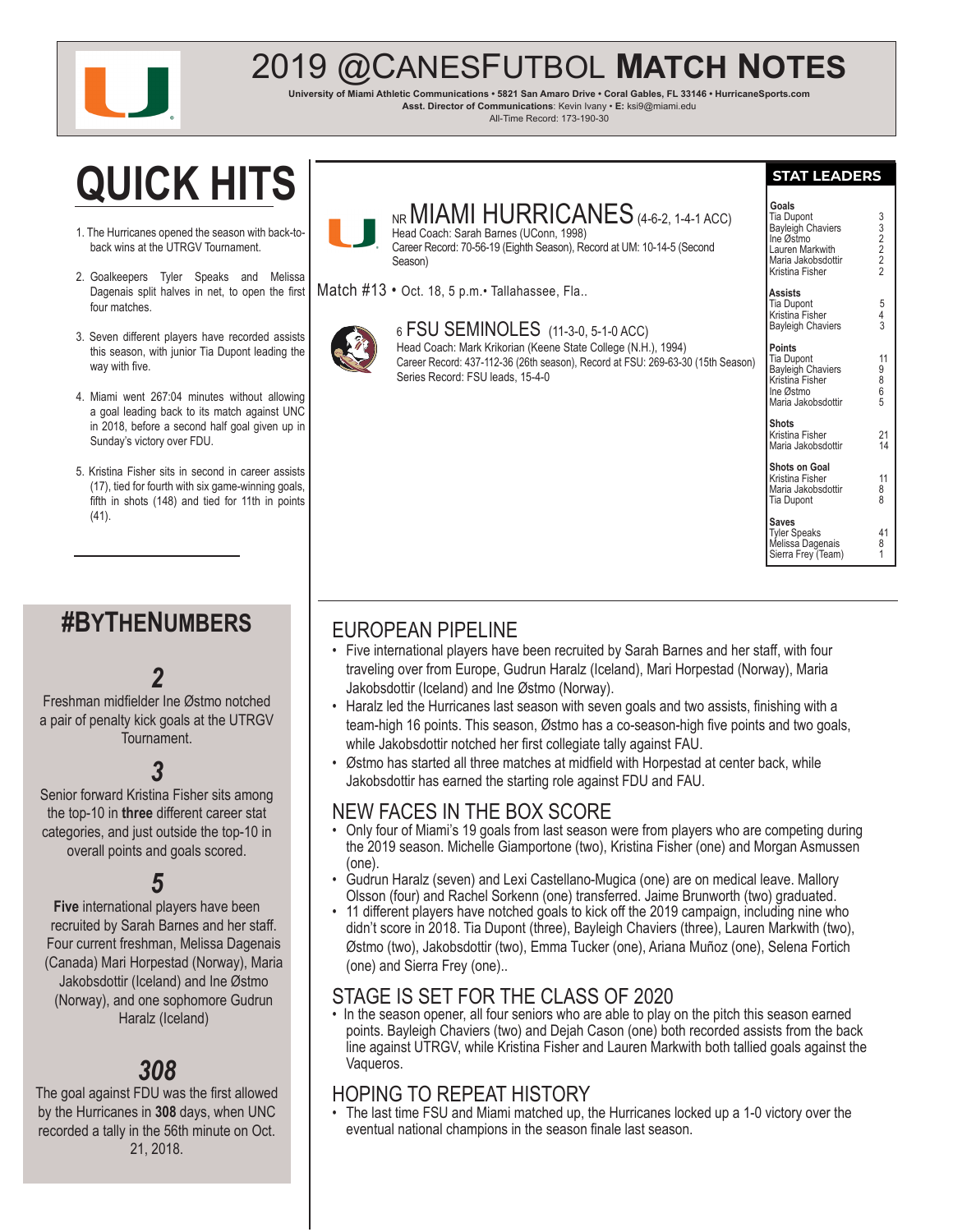# **SCHEDULE/RESULTS 2019 MIAMI HURRICANES ROSTER**

| August                                                                     |                          |           |  |  |  |  |
|----------------------------------------------------------------------------|--------------------------|-----------|--|--|--|--|
| Thu. 22                                                                    | at UTRGV <sup>^</sup>    | W. 4-0    |  |  |  |  |
| Sun. 25                                                                    | vs. Fairleigh Dickinson^ | W. 4-1    |  |  |  |  |
| Thu. 29                                                                    | FAU                      | $L, 1-2$  |  |  |  |  |
| September                                                                  |                          |           |  |  |  |  |
| <b>Sun. 1</b>                                                              | <b>JACKSONVILLE</b>      | Cancelled |  |  |  |  |
| Sat. 7                                                                     | <b>SAN DIEGO STATE</b>   | $T, 1-1$  |  |  |  |  |
| Thu. 12                                                                    | <b>STETSON</b>           | W, 4-0    |  |  |  |  |
| Sun. 15                                                                    | at Florida               | $L, 3-0$  |  |  |  |  |
| Sat. 21                                                                    | at Virginia Tech*        | $L, 2-0$  |  |  |  |  |
| Thu. 26                                                                    | at Boston College*       | $L, 4-0$  |  |  |  |  |
| Sun. 29                                                                    | PITT*                    | $T, 2-2$  |  |  |  |  |
| <b>October</b>                                                             |                          |           |  |  |  |  |
| Fri. 4                                                                     | VIRGINIA*                | L, 3-0    |  |  |  |  |
| Thu. 10                                                                    | at Notre Dame*           | $L, 3-0$  |  |  |  |  |
| Sun. 13                                                                    | at Syracuse*             | W. 2-1    |  |  |  |  |
| Fri. 18                                                                    | at Florida State*        | 5 p.m.    |  |  |  |  |
| Thu. 24                                                                    | CLEMSON*                 | 7 p.m.    |  |  |  |  |
| Sun. 27                                                                    | LOUISVILLE*              | 12 p.m.   |  |  |  |  |
| Thu. 31                                                                    | NORTH CAROLINA*.         | 7:30 p.m. |  |  |  |  |
| All Times Eastern<br>$P \cap P \cap P \cap P \cap P$<br>المنافرة والمستورة |                          |           |  |  |  |  |

BOLD CAPS indicates home matches

\* - ACC Match

^ - UTRGV Tournament

|                      | <b>Numerical Roster</b> |                          |                                                                                                                                                                                                                                                                                                                                                                                                                                                                                                                                                                                                                                                                                                                                                   |                                        |           |                                                   |  |
|----------------------|-------------------------|--------------------------|---------------------------------------------------------------------------------------------------------------------------------------------------------------------------------------------------------------------------------------------------------------------------------------------------------------------------------------------------------------------------------------------------------------------------------------------------------------------------------------------------------------------------------------------------------------------------------------------------------------------------------------------------------------------------------------------------------------------------------------------------|----------------------------------------|-----------|---------------------------------------------------|--|
| W. 4-0<br>W, 4-1     | No.                     | Name                     | Pos                                                                                                                                                                                                                                                                                                                                                                                                                                                                                                                                                                                                                                                                                                                                               | Ht                                     | <b>CI</b> | Hometown / LAST SCHOOL                            |  |
| $L, 1-2$             | 0                       | Melissa Dagenais         | GK                                                                                                                                                                                                                                                                                                                                                                                                                                                                                                                                                                                                                                                                                                                                                | $6 - 1$                                | Fr.       | Saint-Hubert, Quebec, Canada. / Heritage Regional |  |
|                      |                         | <b>Tyler Speaks</b>      | GK                                                                                                                                                                                                                                                                                                                                                                                                                                                                                                                                                                                                                                                                                                                                                | $5 - 7$                                | So.       | Dunwoody, Ga. / Dunwoody                          |  |
| ancelled             | $\overline{2}$          | Morgan Ledenko           | D<br>Fr.<br>$5 - 7$<br>M<br>$5 - 3$<br>Jr.<br>D<br>$5-6$<br>Fr.<br>F<br>$5 - 10$<br>Hyde Park, N.Y. / Rhinebeck<br>Jr.<br>F<br>$5-9$<br>So.<br>D<br>$5 - 3$<br>Sr.<br>M<br>$5 - 5$<br>Sr.<br>Jupiter, Fla. / Jupiter<br>M<br>$5 - 10$<br>Fr.<br>D<br>So.<br>Bear, Del. / Caravel Academy<br>$5 - 8$<br>D<br>Lake Forest. III. / Lake Forest<br>$6-0$<br>Sr.<br>D<br>$5-9$<br>So.<br>Glen Head, N.Y. / North Shore<br>M<br>Sr.<br>$5 - 7$<br>F/M/D<br>$6-1$<br>Fr.<br>M<br>Fr.<br>$5 - 4$<br>D<br>Sr.<br>$5 - 7$<br>Fr.<br>Clarkston, Mich.<br>F/M<br>$5-1$<br>F<br>Fr.<br>Richmond, Va.<br>$5-2$<br>M<br>$5 - 8$<br>Jr.<br>D<br>Lake Bluff, III. / Lake Forest<br>$5 - 4$<br>Jr.<br>D<br>Sr.<br>$5-5$<br>M<br>Fr.<br>$5 - 4$<br>Marshfield, Mass. | Rancho Santa Fe, Calif. / Torrey Pines |           |                                                   |  |
| $T, 1-1$             | $\overline{4}$          | Alexa Ferreira           |                                                                                                                                                                                                                                                                                                                                                                                                                                                                                                                                                                                                                                                                                                                                                   |                                        |           | Warren, N.J. / Rutgers / Watchung Hills Regional  |  |
| W. 4-0               | 5                       | Mari Horpestad           |                                                                                                                                                                                                                                                                                                                                                                                                                                                                                                                                                                                                                                                                                                                                                   |                                        |           | Bryne, Norway / Bryne Vidaregåande Skule          |  |
| $L, 3-0$<br>$L, 2-0$ |                         | Michelle Giamportone     |                                                                                                                                                                                                                                                                                                                                                                                                                                                                                                                                                                                                                                                                                                                                                   |                                        |           |                                                   |  |
| $L, 4-0$             |                         | Gudrun Haralz            |                                                                                                                                                                                                                                                                                                                                                                                                                                                                                                                                                                                                                                                                                                                                                   |                                        |           | Kópavogur, Iceland / Verzlunarskóli Íslands       |  |
| $T, 2-2$             |                         | Dejah Cason              |                                                                                                                                                                                                                                                                                                                                                                                                                                                                                                                                                                                                                                                                                                                                                   |                                        |           | Hollywood, Fla. / American Heritage               |  |
|                      | 10                      | Kristina Fisher          |                                                                                                                                                                                                                                                                                                                                                                                                                                                                                                                                                                                                                                                                                                                                                   |                                        |           |                                                   |  |
| $L, 3-0$             | 11                      | Ine Østmo                |                                                                                                                                                                                                                                                                                                                                                                                                                                                                                                                                                                                                                                                                                                                                                   |                                        |           | Mandal, Norway / Norwegian School of Elite Sports |  |
| $L, 3-0$             | 12                      | Sierra Frev              |                                                                                                                                                                                                                                                                                                                                                                                                                                                                                                                                                                                                                                                                                                                                                   |                                        |           |                                                   |  |
| W, 2-1               | 13                      | Hannah Marwede           |                                                                                                                                                                                                                                                                                                                                                                                                                                                                                                                                                                                                                                                                                                                                                   |                                        |           |                                                   |  |
| 5 p.m.<br>7 p.m.     | 14                      | Selena Fortich           |                                                                                                                                                                                                                                                                                                                                                                                                                                                                                                                                                                                                                                                                                                                                                   |                                        |           |                                                   |  |
| 12 p.m.              | 15                      | Lauren Markwith          |                                                                                                                                                                                                                                                                                                                                                                                                                                                                                                                                                                                                                                                                                                                                                   |                                        |           | Huntington Beach, Calif. / Mater Dei              |  |
| :30 p.m.             | 16                      | Jackie Koerwitz          |                                                                                                                                                                                                                                                                                                                                                                                                                                                                                                                                                                                                                                                                                                                                                   |                                        |           | Sacramento, Calif. / St. Francis Catholic         |  |
|                      | 17                      | María Jakobsdóttir       |                                                                                                                                                                                                                                                                                                                                                                                                                                                                                                                                                                                                                                                                                                                                                   |                                        |           | Garðabær, Iceland / Fjölbrautaskólinn í Garðabæ   |  |
|                      | 20                      | <b>Bayleigh Chaviers</b> |                                                                                                                                                                                                                                                                                                                                                                                                                                                                                                                                                                                                                                                                                                                                                   |                                        |           | Stephenville, Texas / Stephenville                |  |
|                      | 21                      | Jaclyn Marra             |                                                                                                                                                                                                                                                                                                                                                                                                                                                                                                                                                                                                                                                                                                                                                   |                                        |           |                                                   |  |
|                      | 22                      | <b>Tavlor Shell</b>      |                                                                                                                                                                                                                                                                                                                                                                                                                                                                                                                                                                                                                                                                                                                                                   |                                        |           |                                                   |  |
|                      | 23                      | <b>Tia Dupont</b>        |                                                                                                                                                                                                                                                                                                                                                                                                                                                                                                                                                                                                                                                                                                                                                   |                                        |           | Sicklerville, N.J. / Our Lady of Mercy Academy    |  |
|                      | 24                      | Morgan Asmussen          |                                                                                                                                                                                                                                                                                                                                                                                                                                                                                                                                                                                                                                                                                                                                                   |                                        |           |                                                   |  |
|                      | 25                      | Lexi Castellano-Mugica   |                                                                                                                                                                                                                                                                                                                                                                                                                                                                                                                                                                                                                                                                                                                                                   |                                        |           | Boca Raton, Fla. / St. Andrew's School            |  |
|                      | 26                      | Emma Tucker              |                                                                                                                                                                                                                                                                                                                                                                                                                                                                                                                                                                                                                                                                                                                                                   |                                        |           |                                                   |  |
|                      |                         |                          |                                                                                                                                                                                                                                                                                                                                                                                                                                                                                                                                                                                                                                                                                                                                                   |                                        |           |                                                   |  |

#### **Alphabetical Roster**

**Numerical Roster**

| No.            | Name                     | Pos   | Ht       | <b>CI</b> | Hometown / LAST SCHOOL                            |
|----------------|--------------------------|-------|----------|-----------|---------------------------------------------------|
| 24             | Morgan Asmussen          | D     | $5 - 4$  | Jr.       | Lake Bluff. III. / Lake Forest                    |
| 9              | Dejah Cason              | D     | $5-3$    | Sr.       | Hollywood, Fla. / American Heritage               |
| 25             | Lexi Castellano-Mugica   | D     | $5-5$    | Sr.       | Boca Raton, Fla. / St. Andrew's School            |
| 20             | <b>Bayleigh Chaviers</b> | D     | $5 - 7$  | Sr.       | Stephenville, Texas / Stephenville                |
| $\Omega$       | Melissa Dagenais         | GK    | $6 - 1$  | Fr.       | Saint-Hubert, Quebec, Canada. / Heritage Regional |
| 23             | <b>Tia Dupont</b>        | M     | $5-8$    | Jr.       | Sicklerville, N.J. / Our Lady of Mercy Academy    |
| 4              | Alexa Ferreira           | M     | $5 - 3$  | Jr.       | Warren, N.J. / Rutgers / Watchung Hills Regional  |
| 10             | Kristina Fisher          | M     | $5-5$    | Sr.       | Jupiter, Fla. / Jupiter                           |
| 14             | Selena Fortich           | D     | $5-9$    | So.       | Glen Head, N.Y. / North Shore                     |
| 12             | Sierra Frey              | D     | $5 - 8$  | So.       | Bear, Del. / Caravel Academy                      |
| $\overline{7}$ | Michelle Giamportone     | F     | $5 - 10$ | Jr.       | Hyde Park, N.Y. / Rhinebeck                       |
| 8              | Gudrun Haralz            | F     | $5-9$    | So.       | Kópavogur, Iceland / Verzlunarskóli Íslands       |
| 5              | Mari Horpestad           | D     | $5-6$    | Fr.       | Bryne, Norway / Bryne Vidaregåande Skule          |
| 17             | María Jakobsdóttir       | M     | $5 - 4$  | Fr.       | Garðabær, Iceland / Fjölbrautaskólinn í Garðabæ   |
| 16             | Jackie Koerwitz          | F/M/D | $6 - 1$  | Fr.       | Sacramento, Calif. / St. Francis Catholic         |
| $\overline{2}$ | Morgan Ledenko           | D     | $5 - 7$  | Fr.       | Rancho Santa Fe, Calif. / Torrey Pines            |
| 15             | Lauren Markwith          | M     | $5 - 7$  | Sr.       | Huntington Beach, Calif. / Mater Dei              |
| 21             | Jaclyn Marra             | F/M   | $5-1$    | Fr.       | Clarkston, Mich.                                  |
| 13             | Hannah Marwede           | D     | $6 - 0$  | Sr.       | Lake Forest. III. / Lake Forest                   |
| 11             | Ine Østmo                | M     | $5 - 10$ | Fr.       | Mandal, Norway / Norwegian School of Elite Sports |
| 22             | <b>Taylor Shell</b>      | F     | $5-2$    | Fr.       | Richmond, Va.                                     |
| 1              | <b>Tyler Speaks</b>      | GK    | $5 - 7$  | So.       | Dunwoody, Ga. / Dunwoody                          |
| 26             | Emma Tucker              | M     | $5 - 4$  | Fr.       | Marshfield, Mass.                                 |
|                |                          |       |          |           |                                                   |

**Head Coach:**Sarah Barnes (Connecticut '98, second season)

**Assistant Coach:** Jeremy Williams (Virginia Tech '12, second season)

**Assistant Coach:** Alan Fread (Penn State '09, second season)

**Director of Operations:** Nicholas Petrucelli (SMU '18, second season)

**Volunteer Assistant Coach:** Aubri Williamson (Florida Institute of Technology '16, first season)

**Athletic Trainer:** Karl Rennalls (Miami '11, second season)

**Strength & Conditioning Coach:** Trey Watson (Miami, first season)